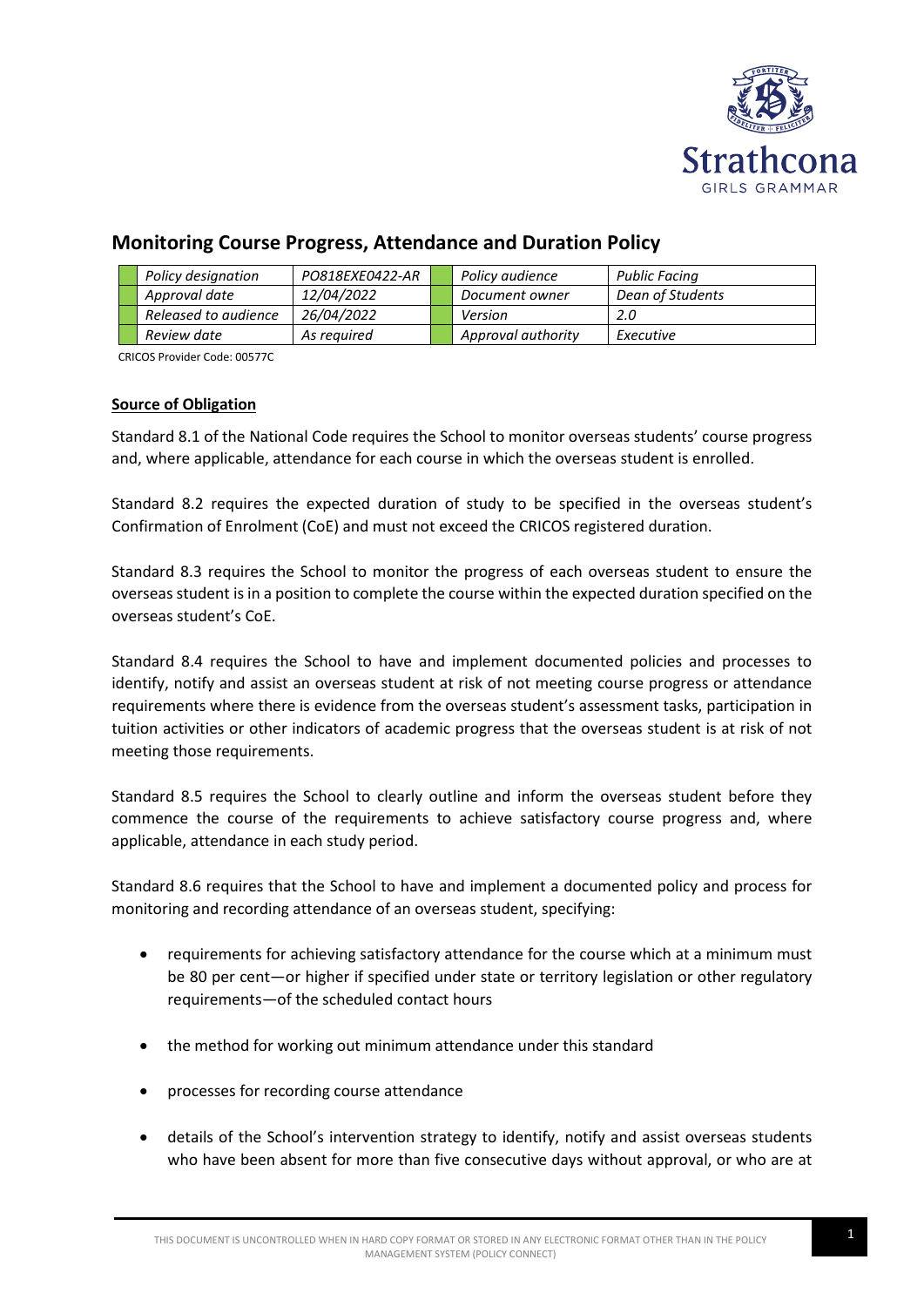

risk of not meeting attendance requirements before the overseas student's attendance drops below 80 per cent

• processes for determining the point at which the overseas student has failed to meet satisfactory course attendance.

Standard 8.7 requires the School to have and implement a documented policy and process for monitoring and recording course progress for the overseas student, specifying:

- requirements for achieving satisfactory course progress for the course
- processes for recording and assessing course progress
- details of the School'sintervention strategy to identify, notify and assist students at risk of not meeting course progress requirements in sufficient time for those students to achieve satisfactory course progress
- processes for determining the point at which the student has failed to meet satisfactory course progress.

#### **Strathcona's Policy**

It is the School's policy:

- to regularly monitor the course progress and attendance of our overseas students
- that before an overseas student commences studying at the School, we clearly outline and inform the overseas student of the requirements to achieve satisfactory course progress and attendance in each study period
- to support our overseas students so that they meet satisfactory academic progress requirements
- to record and assess the academic progress of our overseas students
- to warn any overseas students at risk of not meeting satisfactory attendance or course progress requirements
- to, in order for overseas students to meet satisfactory academic requirements, assist overseas students at risk of not meeting satisfactory academic progress
- to outline and inform overseas students before they commence at the School of the requirements to achieve satisfactory course progress and attendance in each study period.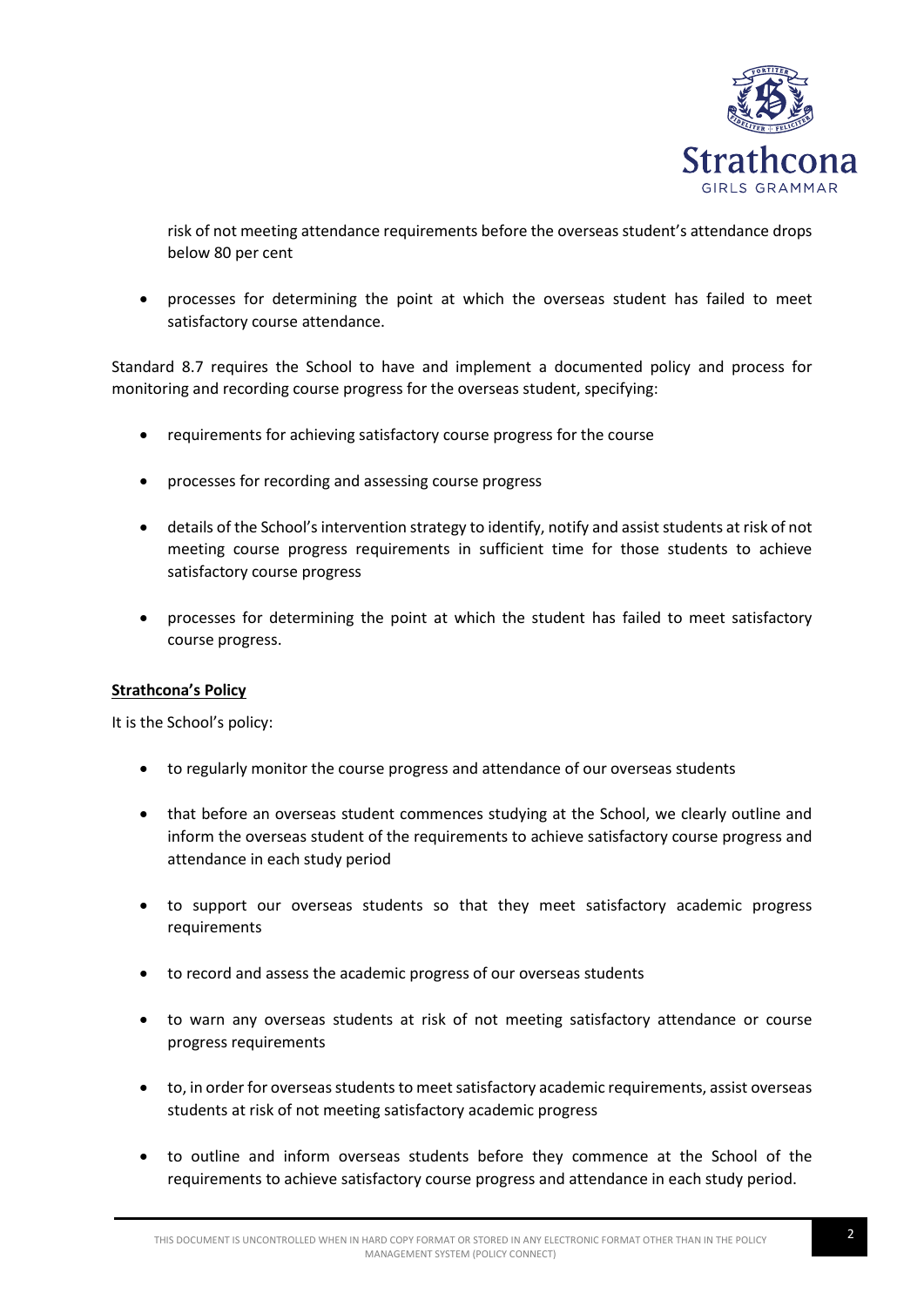

## **Monitoring Course Duration**

An overseas student's CoE specifies the duration of their expected course of study. To ensure that the duration of an overseas student's course of study does not exceed the period specified on the CoE the School monitors the overseas student's course progress in accordance with the processes set out in this policy to ensure that they are able to complete the course within the expected duration.

#### **Monitoring Course Duration**

The School monitors overseas students' course attendance by regularly analysing our attendance register to assess whether our students meet the minimum attendance requirement of 80 per cent of the scheduled contact hours.

The School monitors our overseas students' attendance by:

- taking the class roll at least twice a day or at the start of each period
- recording the result of each class roll in Synergetic.
- implementing an intervention strategy for overseas students who do not meet minimum attendance requirements.

If an overseas student does not attend school for more than five consecutive days without approval, or is at risk of not meeting attendance requirements, the School may decide to implement an intervention strategy before the overseas student's attendance drops below 80 per cent. For more on our intervention strategies, refer to our **Unsatisfactory Course Progress or Attendance Policy** and **Overseas Student Intervention Strategy Policy**.

If an overseas student does not meet, the minimum attendance requirements, the School requires the overseas student to liaise with School support staff to maintain an attendance plan. For more information, refer to our **Unsatisfactory Course Progress or Attendance Policy** and **Overseas Student Intervention Strategy Policy**.